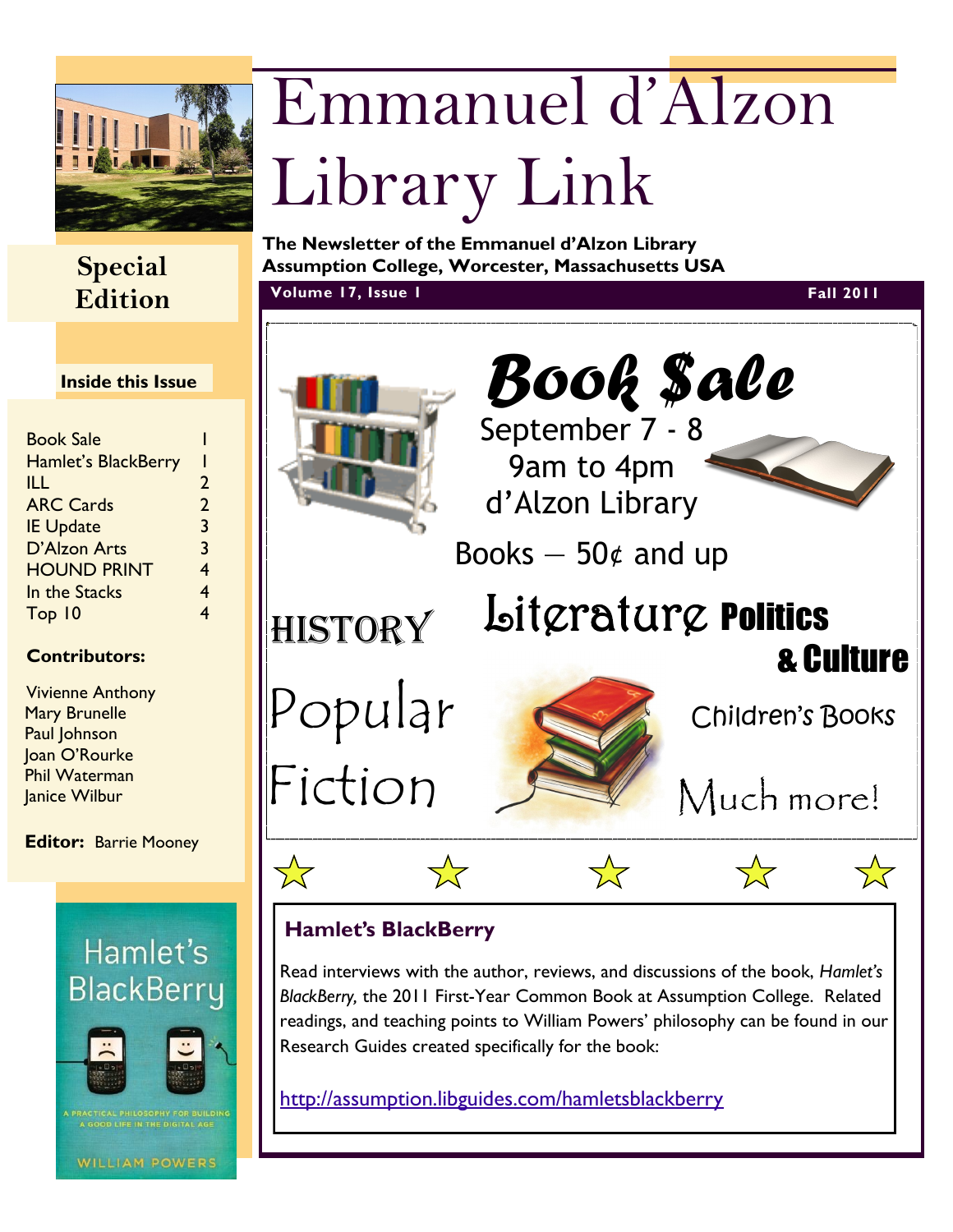Vivienne Anthony

### **Interlibrary Loan: Illiad**

Welcome back from the Interlibrary Loan (ILL) Department. We hope you all had a wonderful summer! The d'Alzon library uses *Illiad* Interlibrary Loan software to facilitate and enhance requesting a book or article from another library. Illiad allows you to track your ILL requests while they are in progress and to view your ILL history.

#### **Request an item through ILL**

First, you must create a user name and password. To do this, you will need to go to the [library homepage,](http://www1.assumption.edu/dept/library/default.html) click on the Illiad icon and click on "**First Time Users.**" Then click on "**First Time Users Click Here**" and fill out the new user registration form. At this time you will be able to make your first request for an article or a book loan.

#### **Requesting a Book in Illiad**

When entering your book request, please provide as much information as possible, in order to expedite your delivery. Provide the full title, author's name, publisher, edition, and ISBN number if possible. The average turnaround time for receiving and processing book loans is 5-7 business days. We will email you when your book arrives.

#### **Requesting an Article in Illiad**

In order to expedite your request please include: the title of the journal, volume and issue, date, pages of the article, title of the article, article author, and where possible, the source from which the citation was taken. Articles usually take between 1-3 days to arrive and sometimes longer. Articles will be delivered to you electronically unless they have been delivered to us by mail or fax, in which case, we will notify you by e-mail to pick it up at the circulation desk.

#### **Loan Periods**

The loan period for borrowed material is established by the lending institution. In most cases, the lending library allows at least a 2-week loan. To ensure continued borrowing privileges, it is important that all materials are returned by their due dates.

#### **Renewal Requests**

The lending institution establishes all conditions for loaned material. Renewal(s) of material is not guaranteed and is at the discretion of the lending library. If you need to renew material(s) please contact the interlibrary loan office 1 week prior to the due date so that we can ask the lending institution for an extension on the loan period.

If you require assistance with the login, or if you have any questions regarding the ILL service, please contact Vivienne Anthony at [vanthony@assumption.edu](mailto:vanthony@assumption.edu) or x7291.

## **Arc Cards** Janice Wilbur

ARC (Academic and Research Collaborative) is a coalition of academic, public, and special research libraries working together to facilitate the sharing of resources and services for the benefit of their collective users. Assumption College is part of ARC and enjoys borrowing privileges in almost all of these libraries with the use of the ARC card.

#### [Anna Maria College](http://cmars.cwmars.org/search%7ES1/)

[American Antiquarian Society](http://catalog.mwa.org/) (Restricted, call 508-755-5221 for access) [Becker College](http://beckercollege.edu/) [Clark University](http://voyager.clarku.edu/cgi-bin/Pwebrecon.cgi?DB=local&PAGE=First) (lends to students and faculty only) [College of the Holy Cross](http://library.holycross.edu/) [Fitchburg State College](http://www.fsc.edu/library/) MA College of Pharmacy & Health [Mt. Wachusett Community College](http://cmars.cwmars.org/search%7ES38/) [MA Trial Court Libraries -](http://www.lawlib.state.ma.us/index.html) Worcester [Nichols College](http://www.nichols.edu/Winnebago/search/search.asp)

[Quinsigamond Community College](http://www.qcc.mass.edu/library/) 

[Salter School](http://www.saltercollege.com/Library/22/) [U Mass Medical School](http://library.umassmed.edu/) [Worcester Art Museum](http://www.worcesterart.org/Collection/library.html) (WAM) Worcester Cty Horticultural Society [Veterinary](http://www.library.tufts.edu/vet/index.html) [Medicine at Tufts University](http://www.library.tufts.edu/vet/index.html) [Worcester Historical Museum](http://www.worcesterhistory.org/library.html)  [Worcester Polytechnic Institute](http://www.wpi.edu/Academics/Library/) (WPI) [Worcester State College](http://voyager.worcester.edu/cgi-bin/Pwebrecon.cgi?DB=local&PAGE=First) [Worcester Public Library](http://www.worcpublib.org/) (Databases for WPL card holders)

#### **Why use an ARC card?**

- If you don't want to wait to receive an ILL from delivery, you can pick up your item directly with an ARC card.
- If we don't have a database you want, you can sometimes access it in another institution with an ARC card.

Every faculty, staff, and student must have a current, valid ID from Assumption college as well as the ARC card to borrow from the above libraries. You may obtain the ARC card from our circulation desk on request. Cards are valid for one year.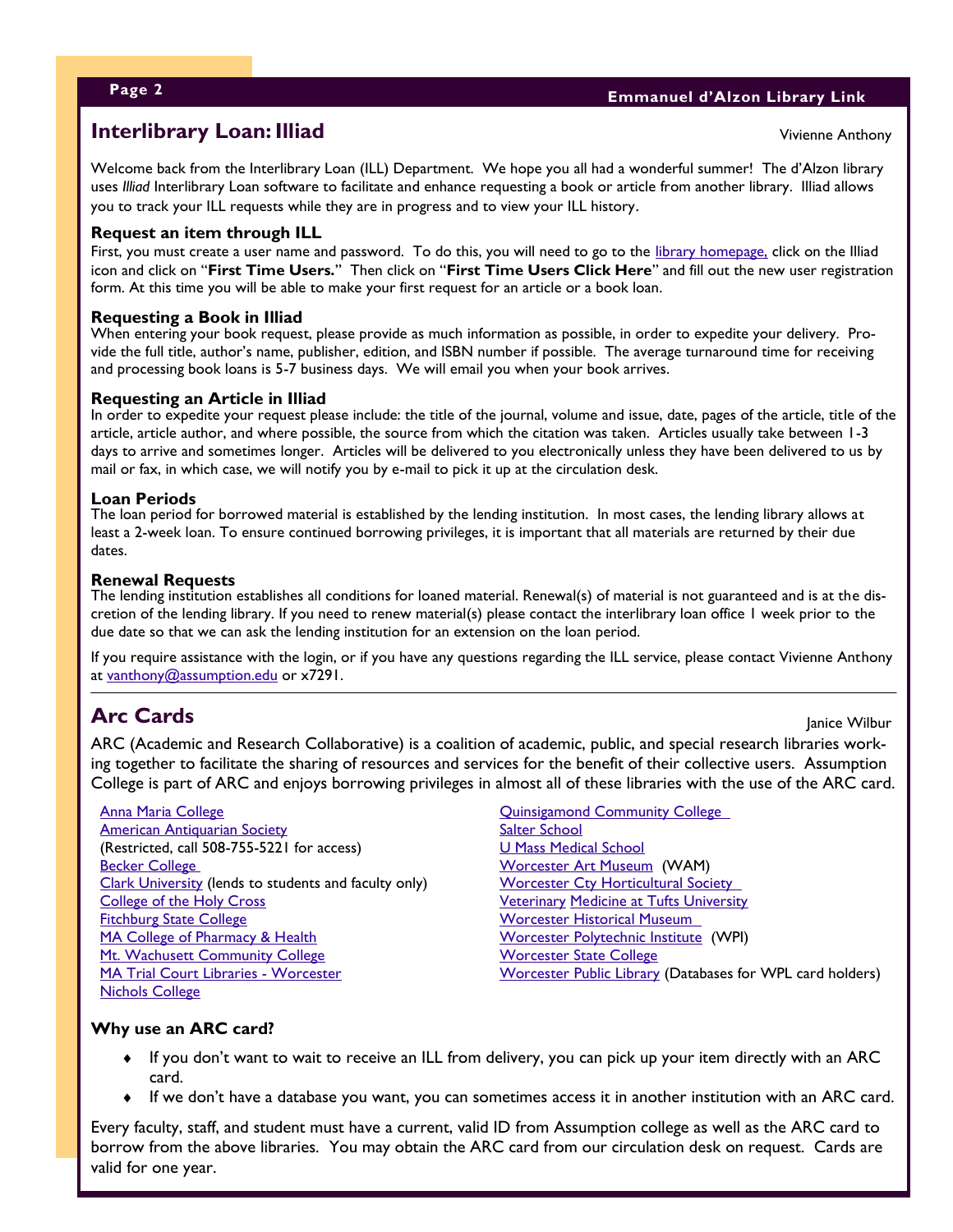#### **Volume 17, Issue 1 Page 3**

#### **Is IE9 Getting You Down?**

Microsoft recently pushed out an update to Internet Explorer, moving users from version 8 to version 9. Some websites, including Blackboard, don't display well in IE9. If you're having trouble, you can do 1 of 2 things:

- 1. Switch to Firefox (which has fewer compatibility issues than IE)
- 2. Stay in IE but click the **Compatibility View** button near the end of the URL bar. This forces the browser window to display the page as if you were using an earlier version of IE.



housed in the College Archives. Most people would be surprised to know that although the College Archives includes records of historical and cultural significance, it is not only a collection of documents and data. Special collections of artwork and memorabilia complete the institutional history of Assumption College. Each piece has its own story, and I, for one, am excited at the prospect of hearing Fr. Donat speak at the Opening Reception. For the first show of the 2011-2012 d'Alzon Arts Series, Fr. Donat has provided a variety of objects - paintings, lithographs, and etchings, including one by Paul Cezanne. Of particular note are the display cases which contain, among other unique and interesting items, Khokhloma tableware, a Russian handicraft of oil painted on wood with a pattern that gives it the look of metal. The title of the show, *Assumption Attic Treasures,* suits the exhibit perfectly. These wonderful pieces are on display in the Library through October 14. Do not miss this once-in-a-lifetime (or close to it!) opportunity to get a glimpse of these rarely seen treasures!

#### **Poetry Reading** Featuring: **Prof. John Hodgen Friday, September 16, 7:00 p.m.**

In September, another talented faculty member, John Hodgen, will be the Featured Reader in the d'Alzon Arts Series Poetry Reading. A Visiting Assistant Professor of English at Assumption College, Professor Hodgen has won numerous awards and is the author of *Heaven & Earth Holding Company* (University of Pittsburgh Press, 2010). Please join us for this Poetry reading which will include Open Mic.

Mary Brunelle